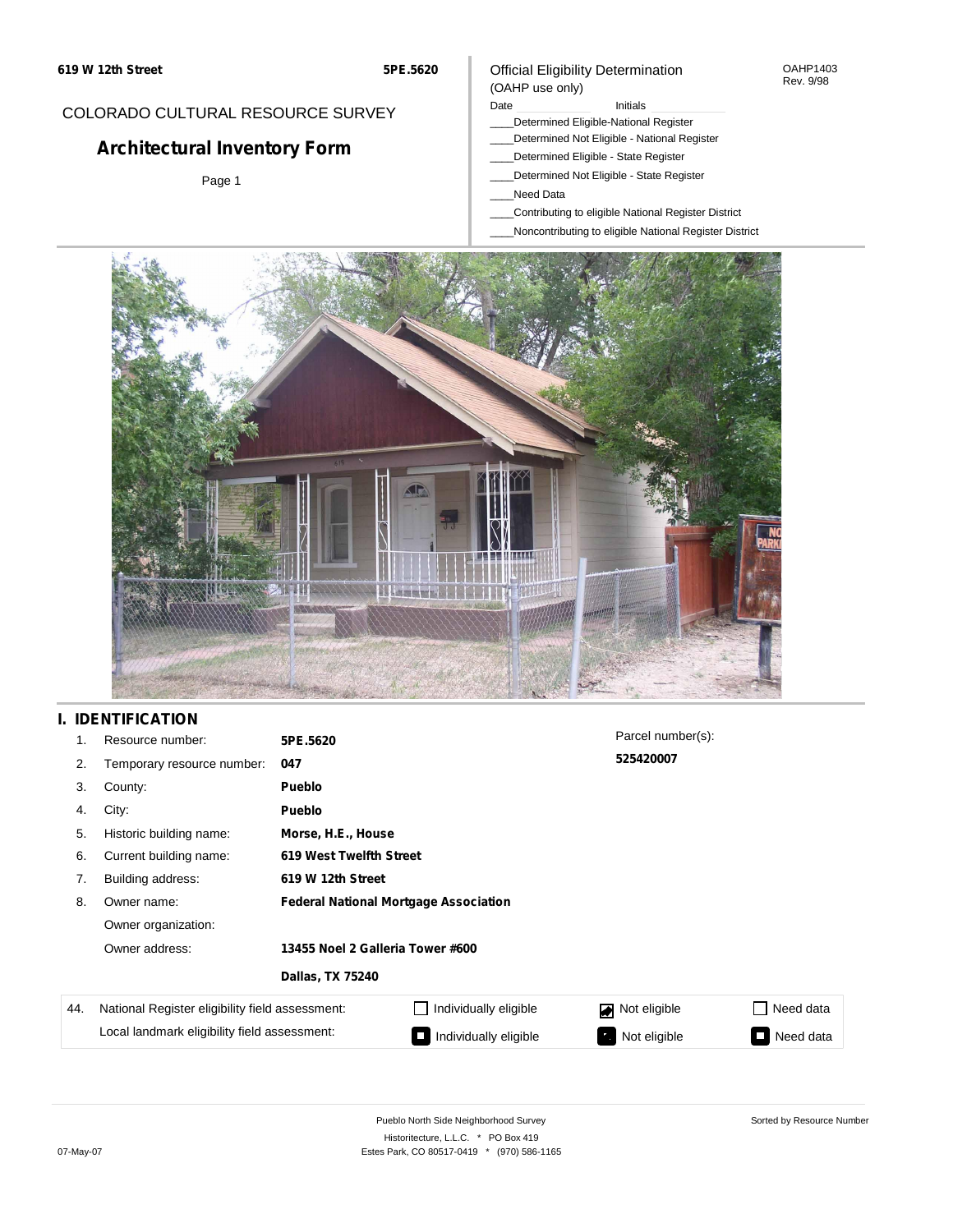Sorted by Resource Number

## **Architectural Inventory Form**

Page 2

## **II. GEOGRAPHIC INFORMATION**

| 9.  | P.M.<br>6th            | Township:<br><b>20S</b>                          | 65W<br>Range:             |         |
|-----|------------------------|--------------------------------------------------|---------------------------|---------|
|     | 1/4<br><b>NW</b><br>of | NW<br>1/4<br><b>SW</b><br>1/4<br>of<br>SE.<br>of | of Section<br>1/4         | 25      |
| 10. | UTM reference zone:    | 13                                               |                           |         |
|     | Easting:               | 533658                                           | Northing:                 | 4236536 |
| 11. | USGS quad name:        | <b>Northeast Pueblo</b>                          | Scale:<br>7.5             |         |
|     | Year:                  | 1961 (Photorevised 1970 and<br>1974)             |                           |         |
| 12. | $Lot(s)$ :             | Lot 11; Block 42                                 |                           |         |
|     | Addition:              | <b>County Addition</b>                           | Year of addition:<br>1869 |         |

13. Boundary description and justification:

The parcel, as described above, contains but does not exceed the land historically associated with this property.

Metes and bounds exist:

П

## **III. ARCHITECTURAL DESCRIPTION**

| 14. | Building plan (footprint, shape):    | <b>Rectangular Plan</b>              |                       |
|-----|--------------------------------------|--------------------------------------|-----------------------|
|     | Other building plan descriptions:    |                                      |                       |
| 15. | Dimensions in feet (length x width): | 809 square feet                      |                       |
| 16. | Number of stories:                   | 1                                    |                       |
| 17. | Primary external wall material(s):   | <b>Wood/Horizontal Siding</b>        | Other wall materials: |
|     |                                      |                                      |                       |
| 18. | Roof configuration:                  | <b>Gabled Roof/Front Gabled Roof</b> |                       |
|     | Other roof configurations:           |                                      |                       |
| 19. | Primary external roof material:      | <b>Asphalt Roof/Composition Roof</b> |                       |
|     | Other roof materials:                |                                      |                       |
| 20. | Special features:                    | Fence                                |                       |
|     |                                      | Chimney                              |                       |
|     |                                      | Porch                                |                       |
|     |                                      | Window/Segmental Arch                |                       |

21. General architectural description:

Oriented to the south, this house rests on a foundation entirely obscured behind siding. Tan, horizontal, wooden composition siding, with 1-by-4-inch cornerboards, clads the exterior walls. Windows are generally 1-over-1-light, double-hung sash, with white-painted wood frames and surrounds. Most of the windows open between segmental arches and white-painted, roughfaced sandstone sills, sometimes covered. On the east side of the front (south) façade is a window with a narrow upper sash of diamond-shaped glazing. The window in the west side of the façade has an arched upper sash. Windows in the west elevation are 2 (horizontal)-over-2 (horizontal). A front-gabled porch spans most of the front (south) facade. It has a concrete floor and a white, aluminum balustrade and supports. Plywood sheets, manufactured to resemble vertical planks and stained red, cover the porch gable. Opening in the center of the façade is the principal doorway. It hosts a 4-panel, white-painted door, with a fanlight. A white, six-panel metal door opens in a shed-roofed enclosed porch or addition across the rear (north) elevation. Brown asphalt shingles cover the front-gabled roof. The rafter and shaped perlin ends are exposed beneath the porch roof. Otherwise, brown-painted wood soffit and tan-painted wood fascia box the eaves. The rear (north) shed-roof addition has redgray, interlocking asphalt shingles. A short, brick chimney, or what is left of it, protrudes slightly above the north-facing gable.

22. Architectural style:

**No Style**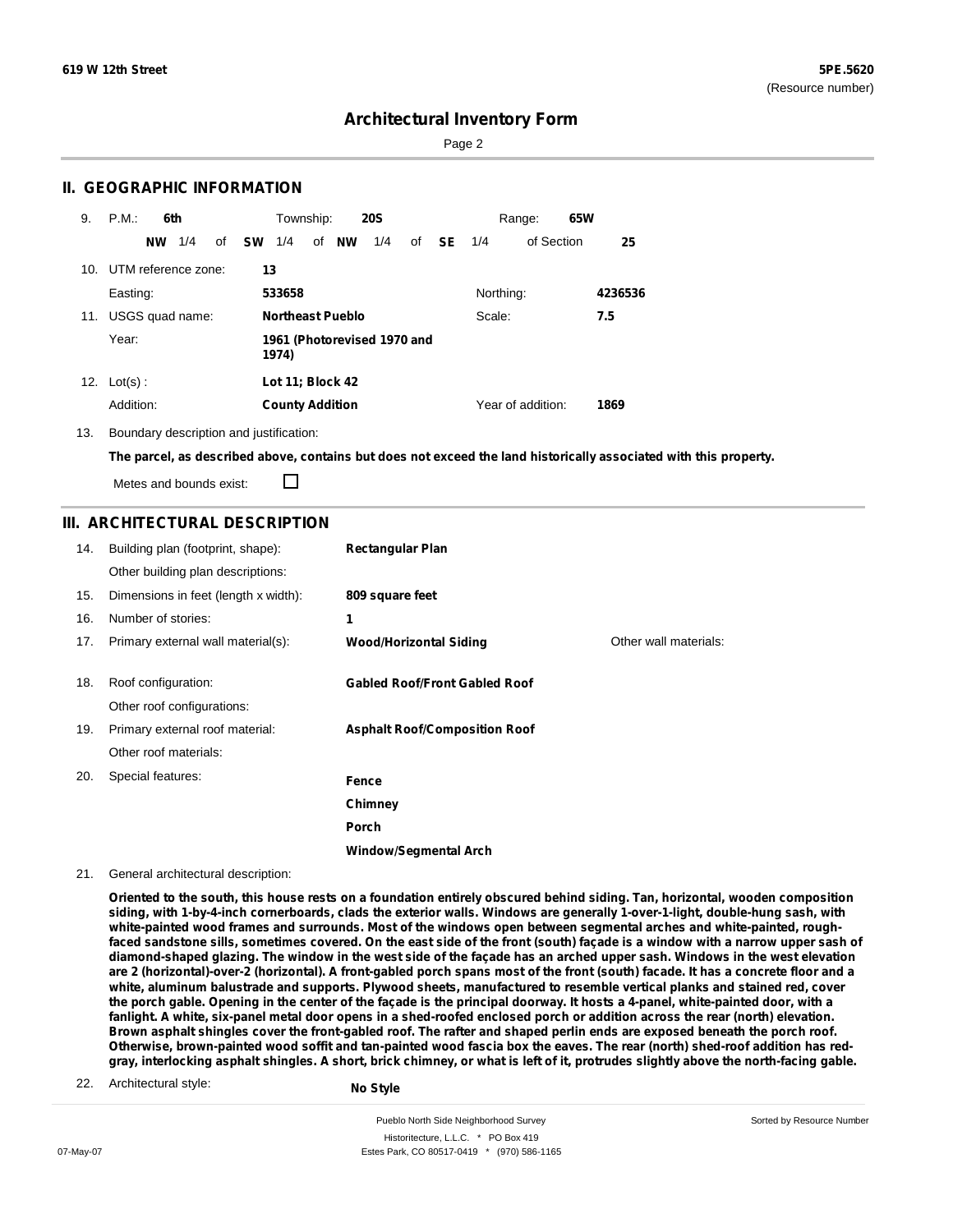Page 3

Other architectural styles:

Building type: **Bungalow**

23. Landscape or special setting features:

This property is located on terrain sloping downward from north to south, with an elevation of around 4,700 feet above mean sea level. The neighborhood features modest, one- and two-story houses. This property is located on the north side of West 12th Street, an east-west-oriented thoroughfare. It is situated between a vacant lot, to the east, and 623 West 12th Street, to the west. Parallel to the street is a sidewalk of pink-colored sandstone slabs. A grass strip separates the sidewalk from the street. Surrounding the house is a planted-grass yard, with mature landscaping. A chain-link fence delimits the south, west, and north **sides of the property, while a wood privacy fence runs along the east side.**

- 24. Associated buildings, features or objects:
	- 1 : Type: **Shed** Describe: **A shed is located northwest of the house. Oriented to the east, the building lacks a formal foundation and, instead, rests on concrete blocks. Wood weatherboard, with 1-by-4-inch cornerboards, clads the exterior walls. A plywood door, on metal strap hinges, opens in the center of the front (east) elevation. Green asphalt shingles cover the front-gabled roof, and the rafter ends are exposed. A light fixture with metal shad hangs in the front (east-facing) gable.**

### **IV. ARCHITECTURAL HISTORY**

| 25. | Date of Construction:  | Estimate:  | 1890                             | Actual:                                                                                                                                                 |
|-----|------------------------|------------|----------------------------------|---------------------------------------------------------------------------------------------------------------------------------------------------------|
|     | Source of Information: |            |                                  | Sanborn Fire Insurance Maps (for Pueblo, Colorado). New York: Sanborn Map and<br>Publishing Co., 1883, 1886, 1889, 1893, 1904-05, 1904-51, and 1904-52. |
| 26. | Architect:             | unknown    |                                  |                                                                                                                                                         |
|     | Source of information: |            |                                  |                                                                                                                                                         |
| 27. | Builder:               | unknown    |                                  |                                                                                                                                                         |
|     | Source of information: |            |                                  |                                                                                                                                                         |
| 28. | Original Owner:        | H.E. Morse |                                  |                                                                                                                                                         |
|     | Source of information: |            | Co. consulted 1886 through 2003. | Pueblo City Directory. Pueblo, Co.; Salt Lake City; Kansas City, Mo.; and others: R.L. Polk &                                                           |

Construction history: 29.

> According to Pueblo County tax records, this building was constructed in 1900. However, city directories and Sanborn insurance maps suggest that this building existed around 1890. An analysis of the form, style, and materials corroborates a circa 1890 date of construction. In particular, the house has some Classical Revival elements, including the front window. It also resembles some of the front-gabled masonry houses related to the initial period of this neighborhood's settlement. However, the house appears to have been made over to resemble a Craftsman-style bungalow, probably during the Ellingwood family period of ownership, circa 1900-1938. The porch appears to date to after 1950, while the wall cladding, which obscures **the original masonry, dates to after 1990.**

30. Location: **original** Date of move(s):

#### **V. HISTORICAL ASSOCIATIONS**

| 31. | Original use(s):        | <b>Single Dwelling</b> |
|-----|-------------------------|------------------------|
| 32. | Intermediate $use(s)$ : | <b>Single Dwelling</b> |

- Intermediate use(s): **Single Dwelling**
- 33. Current use(s): **Single Dwelling**
- **Residence** Site type(s): 34.
- 35. Historical background:

This house dates to at least 1890, when the resident was H.E. Morse. He was associated with H.M. Morse's Sons, a machine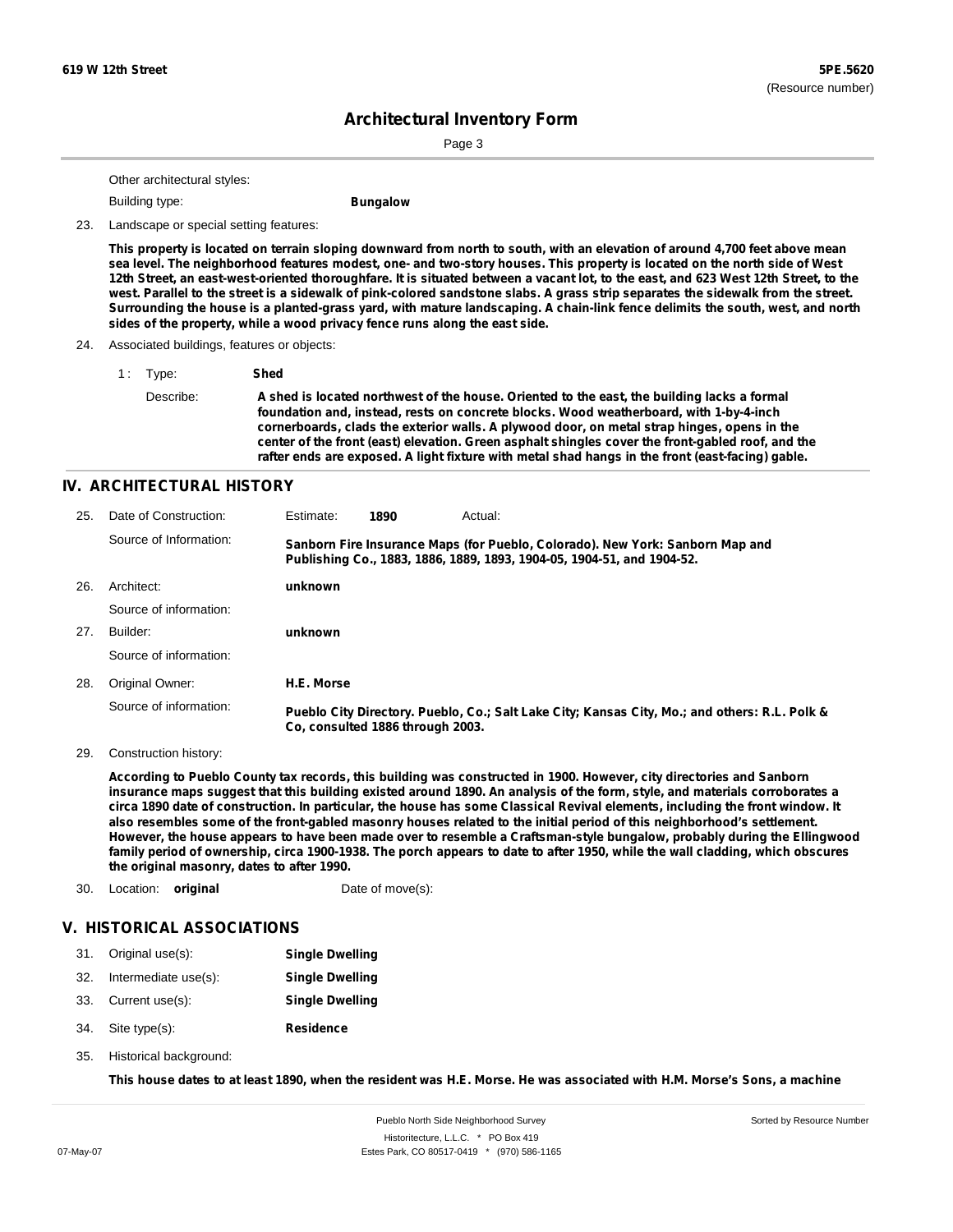Page 4

shop established by his father, Henry M. Morse. By 1900, the owner and resident was printer Ellsworth Ellingwood, whose shop was located at 207 West 4th Street. He resided here with his wife, Ella L. Ellsworth, and their children. Ellingwood Ellsworth was born in Illinois in July 1864. In 1885, he married Ella, who was born in Missouri in 1864. Together, they had three daughters: Edna M. Hunter, Erma Ellsworth, and Ruth G. Ashbough. Ellsworth appears to have died sometime in the 1920s. **Ella died in this house on July 17, 1938. Her daughter Edna Hunter remained here through 1945.**

By 1950, the owner and resident was Walter A. Saxton. He resided here with his wife, Laura Saxton, and daughter, Erma Hindman. Other children were Kenneth W. Saxton, Alberta Latimer, and Daisy Mae Cramer. Walter came to Pueblo around 1925. The Saxtons moved from this house prior to 1960 and eventually resided at 1502 East 9th Street. Laura died on April 3, 1966, **and Walter on September 25, 1967.**

In 1960, the resident was Jerold Pittullo. Betty Marie Ausbun owned the property in 1979. By July 1990, the owner was Amel L. McLaughlin, who sold it in November of that year to Robert K. and Marlene J. Perry. Michael S. Steele acquired the property from a mortgage company in August 2000. In March 2002, he sold the property to David A. Swinderski. Federal National **Mortgage Association owned the property at the time of this survey, and the house was vacant.**

#### 36. Sources of information:

**Pueblo County Office of Tax Assessor. Property information card [internet].**

**Pueblo City Directory. Pueblo, Co.; Salt Lake City; Kansas City, Mo.; and others: R.L. Polk & Co, consulted 1886 through 2003.**

**Sanborn Fire Insurance Maps (for Pueblo, Colorado). New York: Sanborn Map and Publishing Co., 1883, 1886, 1889, 1893, 1904-05, 1904-51, and 1904-52.**

**"Saxton (Walter A.)" obituary. Pueblo Chieftain, 26 September 1967, p. 3B.**

**"Ellingwood (Ella)" obituary. Pueblo Chieftain, 18 July 1938, p. 2.**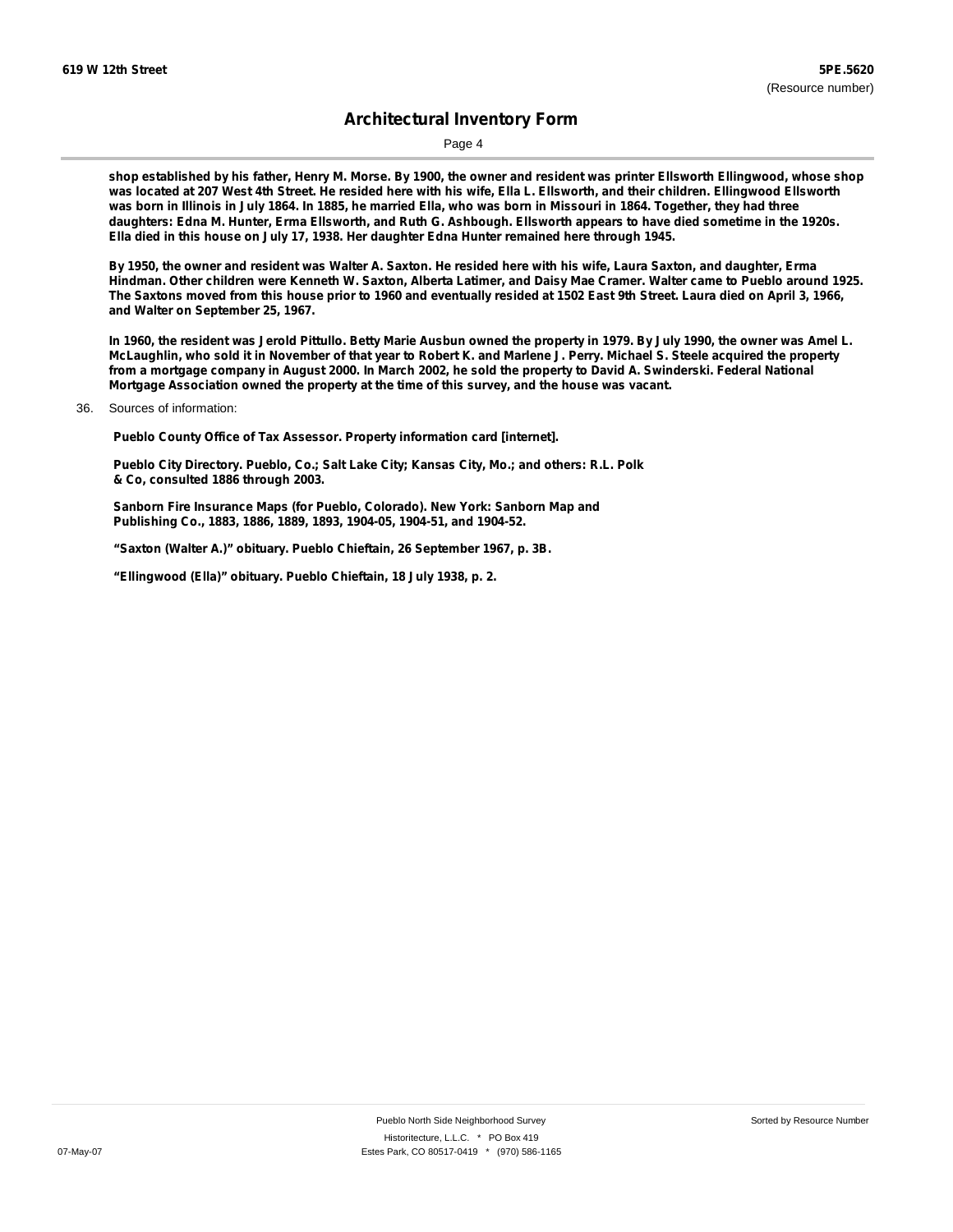Sorted by Resource Number

# **Architectural Inventory Form**

Page 5

|     | <b>VI. SIGNIFICANCE</b>                                                                                                                                                                        |  |  |  |  |
|-----|------------------------------------------------------------------------------------------------------------------------------------------------------------------------------------------------|--|--|--|--|
| 37. | Local landmark designation:<br>Yes $\Box$<br>No.<br>HE 2                                                                                                                                       |  |  |  |  |
|     | Designation authority:                                                                                                                                                                         |  |  |  |  |
|     | Date of designation:                                                                                                                                                                           |  |  |  |  |
| 38. | Applicable National Register criteria:                                                                                                                                                         |  |  |  |  |
|     |                                                                                                                                                                                                |  |  |  |  |
|     | A. Associated with events that have made a significant contribution to the broad pattern of our history.<br>B. Associated with the lives of persons significant in our past.<br>$\blacksquare$ |  |  |  |  |
|     | C. Embodies the distinctive characteristics of a type, period, or method of construction, or represents the work<br>П                                                                          |  |  |  |  |
|     | of a master, or that possess high artistic values, or represents a significant and distinguished entity whose<br>components may lack individual distinction.                                   |  |  |  |  |
|     | D. Has yielded, or may be likely to yield, information important in history or prehistory.                                                                                                     |  |  |  |  |
|     | Qualifies under Criteria Considerations A through G (see manual).<br>$\sim$                                                                                                                    |  |  |  |  |
|     | Does not meet any of the above National Register criteria.<br>₩                                                                                                                                |  |  |  |  |
|     | <b>Pueblo Standards for Designation:</b>                                                                                                                                                       |  |  |  |  |
|     | 1a. History                                                                                                                                                                                    |  |  |  |  |
|     | Have direct association with the historical development of the city, state, or nation; or<br>$\mathbf{r}_\perp$                                                                                |  |  |  |  |
|     | 1b. History                                                                                                                                                                                    |  |  |  |  |
|     | Be the site of a significant historic event; or<br>$\blacksquare$                                                                                                                              |  |  |  |  |
|     | 1c. History                                                                                                                                                                                    |  |  |  |  |
|     | Have direct and substantial association with a person or group of persons who had influence on society.<br>$\overline{\phantom{a}}$                                                            |  |  |  |  |
|     | 2a. Architecture                                                                                                                                                                               |  |  |  |  |
|     | Embody distinguishing characteristics of an architectural style or type; or<br>$\mathcal{L}_{\mathcal{A}}$                                                                                     |  |  |  |  |
|     | <u>2b. Architecture</u>                                                                                                                                                                        |  |  |  |  |
|     | Be a significant example of the work of a recognized architect or master builder, or<br>$\Box$                                                                                                 |  |  |  |  |
|     | 2c. Architecture                                                                                                                                                                               |  |  |  |  |
|     | Contain elements of architectural design, engineering, materials, craftsmanship, or artistic merit which represent a<br>$\Box$<br>significant or influential innovation;                       |  |  |  |  |
|     | 2d. Architecture                                                                                                                                                                               |  |  |  |  |
|     | Portray the environment of a group of people or physical development of an area of the city in an era of history<br>$\Box$<br>characterized by a distinctive architectural style.              |  |  |  |  |
|     | 3a. Geography                                                                                                                                                                                  |  |  |  |  |
|     | Have a prominent location or be an established, familiar, and orienting visual feature of the contemporary city, or                                                                            |  |  |  |  |
|     | 3b. Geography                                                                                                                                                                                  |  |  |  |  |
|     | Promote understanding and appreciation of Pueblo's environment by means of distinctive physical characteristics<br>or rarity; or                                                               |  |  |  |  |
|     | 3c. Geography                                                                                                                                                                                  |  |  |  |  |
|     | Make a special contribution to Pueblo's distinctive character.<br>$\Box$                                                                                                                       |  |  |  |  |
|     | <b>Not Applicable</b>                                                                                                                                                                          |  |  |  |  |
|     | Does not meet any of the above Pueblo landmark criteria.<br>$\overline{\phantom{a}}$                                                                                                           |  |  |  |  |
| 39. | Area(s) of Significance:<br><b>Not Applicable</b>                                                                                                                                              |  |  |  |  |
| 40. | Period of Significance:<br>n/a                                                                                                                                                                 |  |  |  |  |
| 41. | National:<br>Level of significance:<br>State<br>Local<br>$\sim$<br>□                                                                                                                           |  |  |  |  |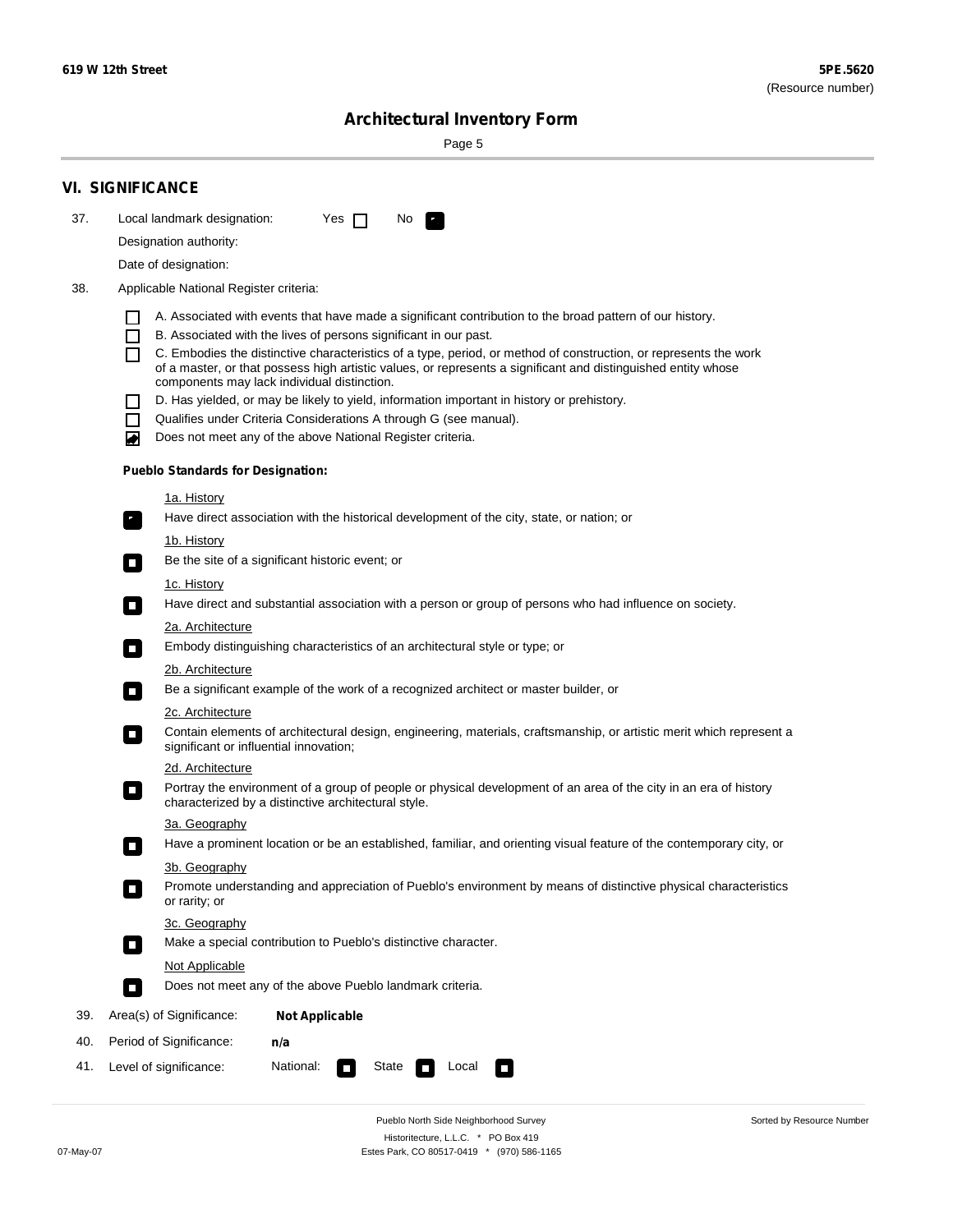Page 6

#### 42. Statement of significance:

This property is historically significant under Pueblo Local Landmark criterion 1A for its association with the early **development of Pueblo's North Side Neighborhood. However, the levels of architectural and historical significance,** combined with physical integrity, are not to the extent that this property would qualify for individual listing in the National Register of Historic Places, the Colorado State Register of Historic Properties, or as a City of Pueblo Landmark. Nonetheless, **it is a contributing resource within any potential historic district.**

43. Assessment of historic physical integrity related to significance:

Constructed around 1890, this building exhibits a moderately low level of physical integrity relative to the seven aspects of integrity as defined by the National Park Service and the Colorado Historical Society: location, setting, design, materials, workmanship, feeling, and association. The style of house appears to have been altered considerably, but within the period of significance. As well, this modification reveals an attempt to adapt a residential structure to changing tastes. However, newer, unhistorical wall cladding obscured the original masonry walls, and the porch and some windows and doors have been **replaced. Nonetheless, the building retains sufficient integrity to convey its significance.**

#### **VII. NATIONAL REGISTER ELIGIBILITY ASSESSMENT**



**cultural climates. As well, the neighborhood is distinctive because it appears to have evolved independently of the area's dominant industry, steel manufacturing.**

> Yes Yes

**The Second Second** 

Non<sub>d</sub> N/A No  $\blacksquare$  N/A  $\blacksquare$ 

If there is National Register district potential, is this building contributing:

If the building is in existing National Register district, is it contributing: 46.

#### **VIII. RECORDING INFORMATION**

| 47. | Photograph numbers): | <b>CD-ROM Photo Disc: North Side Photos</b><br>File Name(s): 12thstw619                                                       |
|-----|----------------------|-------------------------------------------------------------------------------------------------------------------------------|
|     | Negatives filed at:  | <b>Special Collections</b><br><b>Robert Hoag Rawlings Public Library</b><br>100 East Abriendo Avenue<br>Pueblo, CO 81004-4290 |
| 48. | Report title:        | <b>Pueblo North Side Neighborhood Survey</b>                                                                                  |
| 49. | $Date(s)$ :          | 06/15/2005                                                                                                                    |
| 50. | Recorder(s):         | <b>Adam Thomas</b>                                                                                                            |
| 51. | Organization:        | Historitecture, L.L.C.                                                                                                        |
| 52. | Address:             | <b>PO Box 419</b>                                                                                                             |
|     |                      | Estes Park, CO 80517-0419                                                                                                     |
| 53. | Phone number(s):     | (970) 586-1165                                                                                                                |
|     |                      |                                                                                                                               |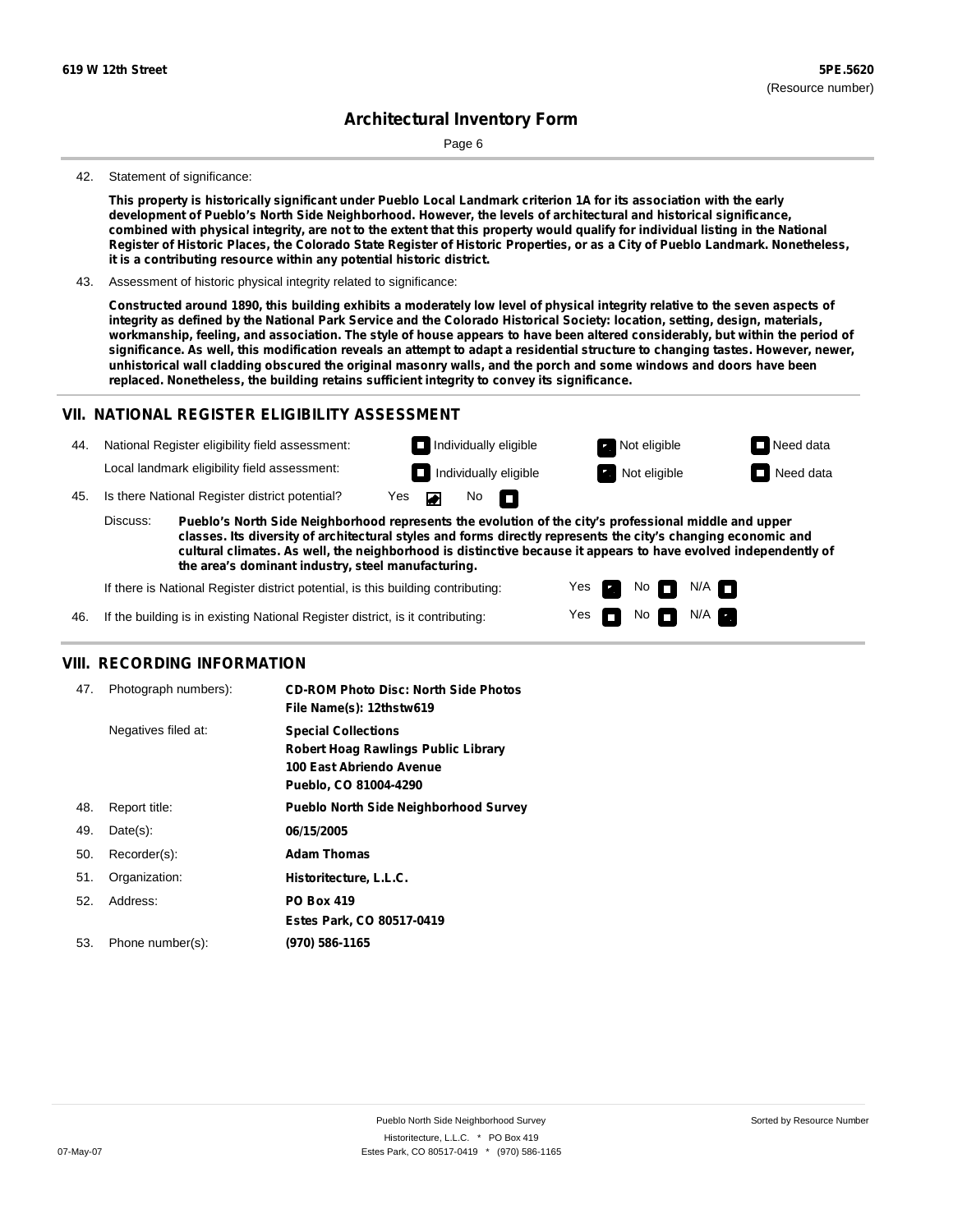Page 7